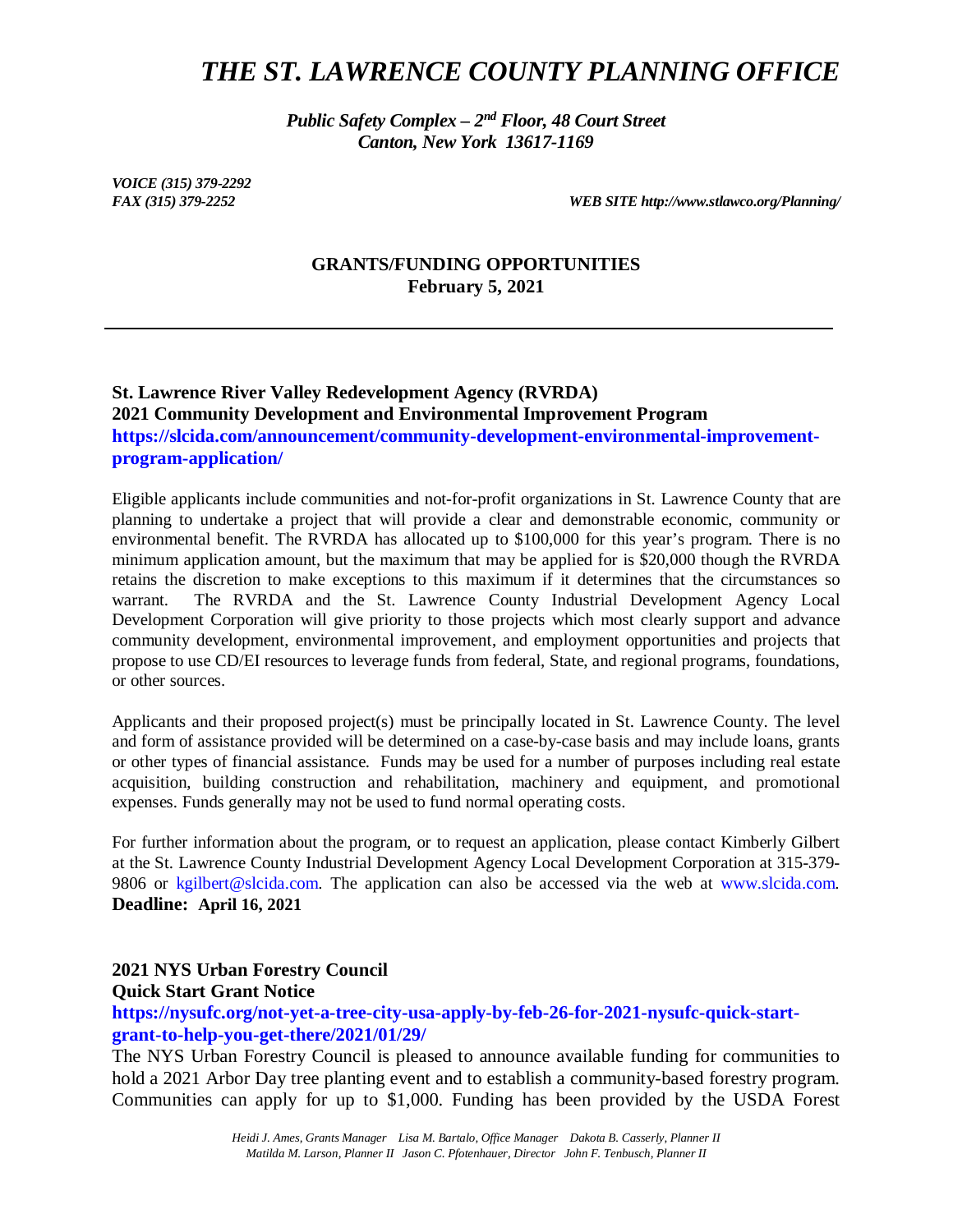Service. Communities are eligible if they intend to work toward Tree City status but are lacking any of the components of the Tree City USA program. The four components include having a tree ordinance, a tree board, \$2/capita budgeted for trees, and an annual Arbor Day celebration. Definitions and details of those components can be found on the Tree City USA website. Eligible projects include: planting trees, and holding an Arbor Day ceremony. Eligible expenses may include but are not limited to trees, mulch, soil, printing of a program, advertising to publicize the event. To learn more about the Tree City USA Program, please visit the following Arbor Day Foundation links: [https://www.arborday.org/programs/treecityusa/about.cfm](https://protect-us.mimecast.com/s/SBVPCZ6DrMuEQ5oHzj_4E?domain=arborday.org) [https://www.arborday.org/programs/treecityusa/index-become.cfm](https://protect-us.mimecast.com/s/mB0iC1wz3Zh1qMEiGzdwh?domain=arborday.org)

### **Deadline: February 26, 2021**

#### **U.S. Dept. of Homeland Security (DHS) Federal Emergency Management Agency (FEMA) FY 2020 Staffing for Adequate Fire and Emergency Response (SAFER) Grant https://www.grants.gov/web/grants/search-grants.html**

# **Search for Funding Opportunity Number: DHS-20-GPD-083-00-99**

The Department of Homeland Security (DHS) Federal Emergency Management Agency's (FEMA) Grant Programs Directorate implements and administers the Staffing for Adequate Fire and Emergency Response (SAFER) Grants. SAFER grants provide financial assistance to help fire departments increase frontline firefighters. SAFER offers grants to support activities in two activities: 1. Hiring of Firefighters; and 2. Recruitment and Retention of Volunteer Firefighters. **Deadline: March 12, 2021**

# **U.S. Department of Justice (DOJ) Office on Violence Against Women**

# **OVW Fiscal Year 2021 Rural Domestic Violence, Dating Violence, Sexual Assault, and Stalking Program Solicitation**

## **https://www.grants.gov/web/grants/search-grants.html**

## **Search for Funding Opportunity Number:** O-OVW-2021-56002

Funds under this program must be used for one or more of the following purposes:

- 1. To identify, assess, and appropriately respond to child, youth, and adult victims of domestic violence, sexual assault, dating violence, and stalking in rural communities, by encouraging collaboration among domestic violence, dating violence, sexual assault, and stalking victim service providers; law enforcement agencies; prosecutors; courts; other criminal justice service providers; human and community service providers; educational institutions; and health care providers, including sexual assault forensic examiners;
- 2. To establish and expand nonprofit, nongovernmental, State, tribal, territorial, and local government victim services in rural communities to child, youth, and adult victims; and
- 3. To increase the safety and well-being of women and children in rural communities, by (A) dealing directly and immediately with domestic violence, sexual assault, dating violence, and stalking occurring in rural communities; and (B) creating and implementing strategies to increase awareness and prevent domestic violence, sexual assault, dating violence, and stalking.

### **Deadline: March 12, 2021**